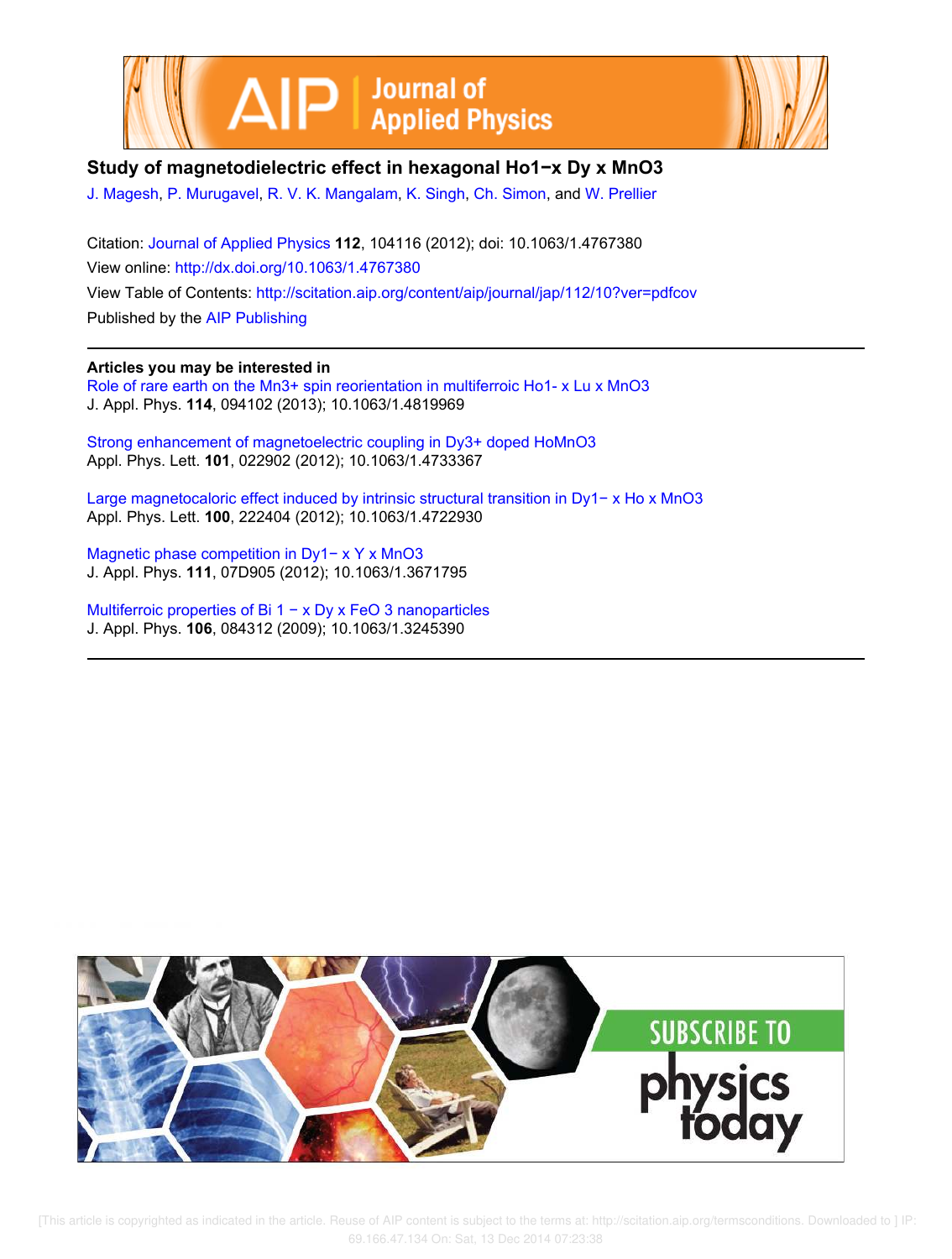# Study of magnetodielectric effect in hexagonal  $Ho_{1-x}Dy_xMnO_3$

J. Magesh,<sup>1</sup> P. Murugavel,<sup>1,a)</sup> R. V. K. Mangalam,<sup>2</sup> K. Singh,<sup>2</sup> Ch. Simon,<sup>2</sup> and W. Prellier<sup>2</sup> <sup>1</sup>Department of Physics, Indian Institute of Technology Madras, Chennai 600036, India 2 Laboratoire CRISMAT, ENSICAEN/CNRS UMR 6508, 6 Bd Marechal Juin, 14050 Caen, France -

(Received 30 July 2012; accepted 26 October 2012; published online 30 November 2012)

The magnetodielectric studies on hexagonal  $Ho_{1-x}Dy_xMnO_3$  reveal an overall enhancement of magnetoelectric coupling upon  $Dy^{3+}$  substitution. However, the magnitude of the enhancement is varied with doping level x. Magnetodielectric response is larger for  $x = 0.1$  and it started decreasing with further increase in x. We suggest that the specific site ( $C_{3V}$  site) substitution of higher ionic radii  $Dy^{3+}$  in the structure could play a key role in defining magnetoelectric coupling strength through structural distortion. The evolution of  $c/a$  ratio which is a measure of distortion in the hexagonal lattice agrees well with the observed percentage change in the dielectric constant which in turn substantiates the role of lattice distortion on the enhancement in magnetodielectric effect. © 2012 American Institute of Physics. [http://dx.doi.org/10.1063/1.4767380]

## I. INTRODUCTION

Multiferroics are a class of materials which exhibit several ferroic orders simultaneously, i.e., they are ferroelectric, ferromagnetic, and ferroelastic. $1-3$  The inherent magnetoelectric coupling of these materials entail them for potential applications as they offer an additional degree of freedom in device design.<sup>4,5</sup> Even though the existence of such magnetoelectric coupling has been predicted long back, their observation is limited, $6$  as their origin is mutually exclusive in conventional materials.<sup>7</sup> However, the magnetoelectric coupling is observed recently in several new class of compounds where the origin is different from that of conventional ferroelectric and ferromagnetic materials.<sup>8</sup> Rare earth hexagonal manganites  $RMnO_3$  ( $R = Y$ , Ho, Er, Tm, Yb, and Lu)<sup>9</sup> is an important class of such multiferroic material in which the ferroelectricity around 900 K is attributed to the buckling of  $MnO<sub>5</sub>$  polyhedra, whereas the magnetism is ascribed to planar 120° triangular antiferromagnetic ordering of  $Mn^{3+}$  in the *a-b* plane at 70 K  $(T_N)$ .<sup>10,11</sup> The observation of dielectric anomalies at the magnetic ordering temperatures corroborates the magnetoelectric coupling in these compounds.<sup>12–14</sup> Even though the very low dielectric loss of  $R M nO<sub>3</sub>$  makes them preferential for practical application, its distinct advantage pales in front of their shortcomings, namely, low magnetic ordering temperatures and the weak magnetoelectric coupling.<sup>15</sup> But, much to the dismay, most of the studies of  $R M n O<sub>3</sub>$  are concentrated on magnetic phase transitions, whereas the magnetoelectric coupling study is ignored. The aim of our study is to explore and enhance the magnetoelectric strength of such materials. A weak magnetoelectric coupling is predicted in hexagonal  $R M n O<sub>3</sub>$  as the axis of polarization  $(c \text{ direction})^{16}$  and the axis of magnetization (along the  $ab$ -plane)<sup>17</sup> are non-interactive in nature. However, a strong magnetoelectric coupling can be achieved if, either the magnetization has component along the  $c$  axis or polarization has a component along a or b axis.

Of this  $RMnO<sub>3</sub>$  family,  $HoMnO<sub>3</sub>$  which is at the end of the hexagonal phase boundary has a rich magnetic phase diagram.<sup>18-20</sup> The slight higher ionic radii  $Dy^{3+}$  crystallize in an entirely different orthorhombic phase of RMnO<sub>3</sub> at ambient pressure and temperature.<sup>21,22</sup> Dy<sup>3+</sup> which is at the phase boundary between the hexagonal and orthorhombic phases, upon substitution in HoMnO<sub>3</sub>, could lead to a strong lattice distortion in the hexagonal lattice which in turn is expected to strengthen the magnetoelectric coupling. Our recent report on  $Ho<sub>0.9</sub>Dy<sub>0.1</sub>MnO<sub>3</sub>$  compound confirms the expected enhancement in magnetoelectric coupling.<sup>23</sup> Interestingly, in parent HoMnO<sub>3</sub>,  $1/3^{\text{rd}}$  of Ho<sup>3+</sup> ion occupies C<sub>3V</sub> site and remaining  $2/3^{rd}$  occupies C<sub>3</sub> site.<sup>24</sup> We believe that upon doping, the dopant is expected to occupy either  $C_{3V}$  or  $C_3$  site depending on its ionic radii which will in turn could affect the behavior of structural distortion and hence the magnetoelectric coupling. In order to study the evolution of magnetoelectric coupling on  $Dy^{3+}$  substituted HoMnO<sub>3</sub>, we synthesized  $\text{Ho}_{1-x} \text{Dy}_x \text{MnO}_3$  ( $x = 0, 0.1, 0.2,$  and 0.3) polycrystalline samples and studied their magnetodielectric effect. The results strongly indicate the correlation between the lattice distortion, site specific substitution, and magnetoelectric coupling.

#### II. EXPERIMENTAL

Conventional solid state synthesis technique is employed in order to prepare polycrystalline hexagonal  $Ho_{1-x}Dy_xMnO_3$  ( $x = 0, 0.1, 0.2,$  and 0.3) compounds. In the first phases, the parent compounds  $H \circ MnO_3$  and  $DyMnO_3$ are synthesized from stoichiometric amount of  $Ho<sub>2</sub>O<sub>3</sub>$ ,  $Mn<sub>2</sub>O<sub>3</sub>$ , and  $Dy<sub>2</sub>O<sub>3</sub>$ . The stoichiometric proportion of the parent compounds is then ground well and calcinated at  $1350^{\circ}$ C for 12 h for several times to get uniform composition. Powder x-ray diffraction (XRD) patterns are obtained for the polycrystalline  $\text{Ho}_{1-x}\text{Dy}_x\text{MnO}_3$  ( $x = 0, 0.1, 0.2,$  and 0.3) using a PANanalytic x-ray diffractometer. Agilent 4248 RLC bridge integrated to Physical Property Measurement System (PPMS) is employed to measure the capacitance at 100 kHz. PPMS is utilized in order to maintain the temperaa)Electronic mail: muruga@iitm.ac.in.  $\qquad \qquad \text{ture at 10 K and vary the magnetic field from 0 to 14 T.}$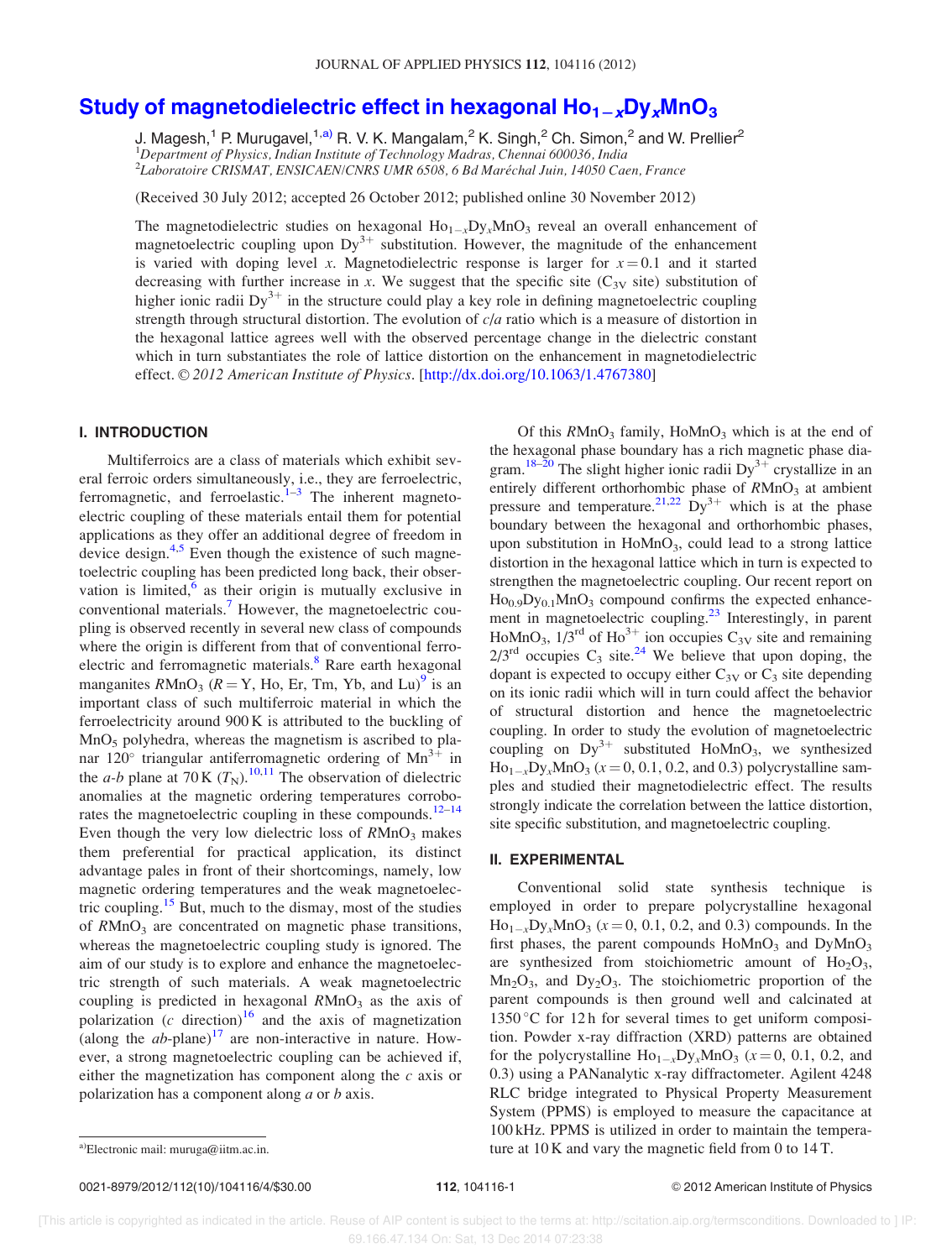#### III. RESULTS AND DISCUSSION

#### A. Crystal structure

The x-ray diffraction patterns obtained for the  $Ho_{1-x}$  $Dy_x MnO_3$  (x = 0, 0.1, 0.2, and 0.3) compounds are shown in Figure 1. The obtained patterns confirm that all the synthesized compounds are crystallized in hexagonal structure with P6<sub>3</sub>cm space group without any trace of the competing orthorhombic phase. The lattice parameters obtained are increasing with the increase in  $Dy^{3+}$  content. The c/a ratio attains the maximum value of 1.8585 for  $x = 0.1$  and decreases thereafter as shown in the inset of Figure 1. The obtained  $c/a$  ratio is 1.8583 for  $x = 0.2$  which is less than that of  $x = 0.1$  compound but higher than that of pure HoMnO<sub>3</sub>  $(c/a = 1.8581)$ . On further increase of Dy<sup>3+</sup> content, the c/a ratio shows downward trend.

#### B. Magnetodielectric response

In order to study the magnetoelectric coupling of polycrystalline  $\text{Ho}_{1-x}\text{Dy}_x\text{MnO}_3$  ( $x = 0, 0.1, 0.2,$  and 0.3) samples, the dielectric constant  $(\varepsilon_r)$  is measured as a function of the magnetic field from 0 to 14 T in both positive and negative directions. A complete  $\varepsilon_r$  vs. magnetic field loop is traced in order to study the reversibility of the magnetoelectric coupling. The magnetoelectric coupling strength is measured as percentage change in dielectric constant with applied field as defined by  $\% \Delta \varepsilon_r = \left[ \frac{\varepsilon_r(H) - \varepsilon_r(H=0)}{\varepsilon_r(H=0)} \right]$  $\left\lceil \frac{\varepsilon_r(H) - \varepsilon_r(H=0)}{\varepsilon_r(H=0)} \right\rceil \times 100$ . According to the phase diagram of Lorenz,<sup>18</sup> the single crystalline  $H_0MnO_3$ should exhibit three magnetic phases in the region of study. They are  $P6_3'c'm$ ,  $P6_3'$ , and  $P6_3'cm'$  exist in the field range of 0 to  $2.5$  T,  $2.5$  to  $3.5$  T, and above  $3.5$  T, respectively. But, the existence of these phases is not apparently visible in the magnetodielectric response of polycrystalline pure  $H \text{o} M \text{n} O_3$ <sup>23</sup> This may be due to the weak magnetoelectric coupling in HoMnO<sub>3</sub> (maximum observed %  $\Delta \varepsilon_r$  is only  $0.08\%$  at 10K) and it agrees well with that of YbMnO<sub>3</sub> in shape and magnitude.<sup>25</sup> Incidentally on  $Dy^{3+}$  substitution, the magnetodielectric study not only reveals the signature of



FIG. 1. XRD patterns of polycrystalline  $\text{Ho}_{1-x}\text{Dy}_x\text{MnO}_3$  ( $x=0$ , 0.1, 0.2, and 0.3). Inset shows the variation of  $c/a$  ratio with x.

various magnetic phases but also shows enhancement in magnetodielectric effect by more than an order of magnitude. Note that the dielectric loss below 100 K is observed to be of the order of 0.002 indicating typical dielectric characteristics of our samples. Hence, the contribution from the magnetoresistance to the dielectric response if any can be neglected.

The  $Dy^{3+}$  substitution in HoMnO<sub>3</sub> leads to a complex magnetodielectric response due to various competing magnetic interactions. Figure 2 shows the variation of dielectric constant as a function of magnetic field for  $Ho<sub>0.9</sub>Dy<sub>0.1</sub>MnO<sub>3</sub>$ at 10 K. The magnetodielectric response observed in  $Ho<sub>0.9</sub>$  $Dy_{0,1}MnO_3$  shows a well demarcated boundary at the reported magnetic phase transitions which is in line with the magnetic phase diagram of  $H\text{oMnO}_3$ .<sup>24</sup> Accordingly, the magnetodielectric response observed in  $Ho_{0.9}Dy_{0.1}MnO_3$  is divided into three regions marked as I, II, and III in Figure 2. The region I has a contribution from  $P6_3$ 'cm' phase extending up to a magnetic field of 2.4 T. The region II has a contribution from the intermediate phase  $P6<sub>3</sub>'$  which extends up to a magnetic field of 4.5 T. The region III is due to the high temperature magnetic phase  $P6_3'c'm$ .

In the region I, on increasing the magnetic field from 0 to 2.5 T, the dielectric constant remains constant but upon decreasing the field, an open loop behavior is observed. The region II also shows an open loop behavior from 2.5 to 4.8 T. During the positive sweep (solid triangle in Fig. 2), the dielectric constant raises and falls sharply around 3 T, whereas during the reverse sweep (open circles in Fig. 2) it remains constant. In region III, the dielectric constant drops sharply at 9 T and on decreasing the field it reaches the maximum at 4.8 T. The magnetodielectric response displays a symmetric behavior upon switching the field in negative direction which can be correlated to the inherent response of various magnetic phases mentioned earlier. The  $Ho<sub>0.9</sub>Dy<sub>0.1</sub>MnO<sub>3</sub>$  shows 2.5% change in dielectric constant compared to 0.08% change



FIG. 2. Percentage change of the dielectric constant as a function of applied magnetic field for Ho<sub>0.9</sub>Dy<sub>0.1</sub>MnO<sub>3</sub>. The solid triangles and open circles represent the increase and decrease in magnitude of field, respectively. Reprinted with permission from Magesh et al., Appl. Phys. Lett. 101, 022902 (2012). Copyright 2012 American Institute of Physics.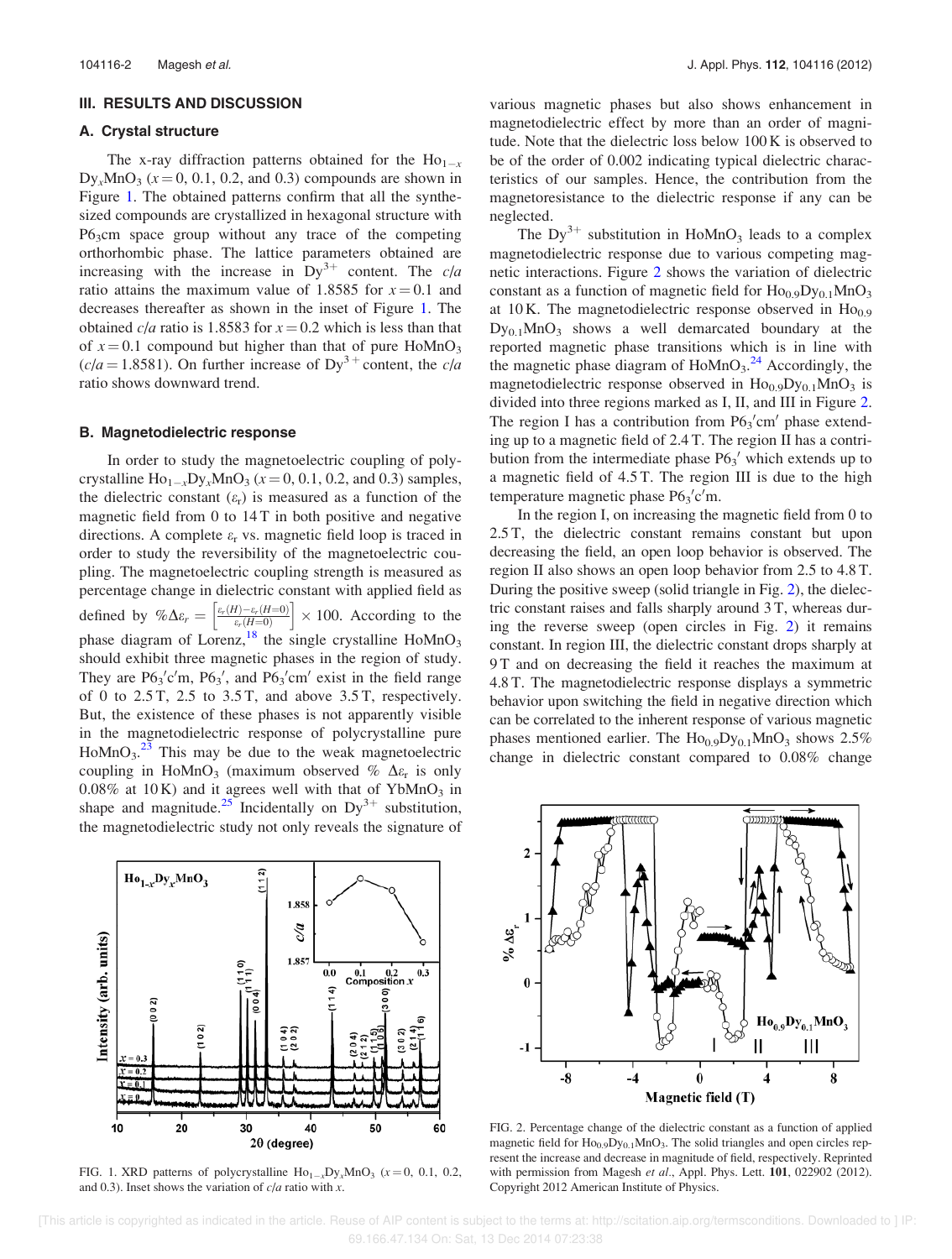observed in parent  $H \circ MnO_3$  compound. Such a strong enhancement (32 times) is attributed to lattice frustration arises from the higher ionic radii  $Dy^{3+}$  substitution.

Figure 3 shows the variation of dielectric constant as a function of applied magnetic field for  $\text{Ho}_{0.8}\text{Dy}_{0.2}\text{MnO}_3$  at 10 K. On increasing the dopant  $Dy^{3+}$  concentration to  $x = 0.2$ , the % $\Delta \varepsilon_r$  drops down to 1.6% which is half the value as that of  $Ho<sub>0.9</sub>Dy<sub>0.1</sub>MnO<sub>3</sub>$  but still large (20 times) compared to the parent  $H \circ MnO_3$  compound. The region I extends to 3.2 T in the positive field side, whereas it extends to 4.2 T in the negative field side. Region I shows a partial open loop behavior, but the region II shows open loop behavior. Interestingly, in region III, the open loop behavior is vanished in comparison to larger open loop behavior observed in  $Ho<sub>0.9</sub>Dy<sub>0.1</sub>MnO<sub>3</sub>$ .

Figure 4 shows the  $\% \Delta \varepsilon_r$  as a function of applied magnetic field for  $\text{Ho}_{0.7}\text{Dy}_{0.3}\text{MnO}_3$  measured at 10 K.  $\text{Ho}_{0.7}$ Dy0.3MnO<sup>3</sup> shows only 0.13% change in dielectric constant which is still larger (almost double) compared to  $H_0MnO_3$ but smaller compared to  $x = 0.1$  and 0.2 compounds. All the three regions I, II, and III show a slight open loop behavior. Even though the phase boundary is not accompanied by sharp changes in the dielectric constants as that of  $Ho<sub>0.9</sub>$  $Dy_{0.1}MnO_3$  and  $Ho_{0.8}Dy_{0.2}MnO_3$ , but they can be demarcated from the change in the slope of dielectric constant. Regions I, II, and III extend up to a magnetic field of 3.2, 4.8, and above 4.8 T, respectively.

#### C. Site specific substitution and structural distortion

Overall, the  $\% \Delta \varepsilon_r$  increases drastically from 0.08% for HoMnO<sub>3</sub> to 2.5% for  $\text{Ho}_{0.9} \text{Dy}_{0.1} \text{MnO}_3$ . On further increase in Dy content,  $\% \Delta \varepsilon_r$  decreases to 1.6% for Ho<sub>0.8</sub>Dy<sub>0.2</sub>MnO<sub>3</sub> and 0.13% for  $\text{Ho}_{0.7}\text{Dy}_{0.3}\text{MnO}_3$  which is similar in magnitude as that of  $Hom_{3}$ . The variation of magnetodielectric response with the increase in  $Dy^{3+}$  substitution can be explained on the basis of site specific substitution. The  $H_0^{3+}$  occupies two different sites, namely,  $C_{3V}$  and  $C_3$  in hexagonal HoMnO<sub>3</sub> structure. The  $C_{3V}$  site present at the



FIG. 3. Percentage change of the dielectric constant as a function of applied magnetic field for  $\text{Ho}_{0.8}\text{Dy}_{0.2}\text{MnO}_3$ . The solid triangles and open circles represent the increase and decrease in magnitude of field, respectively.



FIG. 4. Percentage change of the dielectric constant as a function of applied magnetic field for  $Ho_{0.7}Dy_{0.3}MnO_3$ .

edge of the unit cell (with positional coordinates as (0, 0,  $(1/4-\delta)$ ) is occupied by  $1/3^{rd}$  of the Ho<sup>3+</sup> which holds the unit cell together. On the other hand, the  $C_3$  site present well inside the unit cell (with positional coordinates as (1/3, 2/3,  $1/4+\delta$ )) is occupied by  $2/3$ <sup>rd</sup> Ho<sup>3+</sup> which decides the inter layer separation of  $Mn^{3+}$ . Van Aken et al. observed a sudden change of lattice parameter on  $Zr^{4+}$  substitution of YMnO<sub>3</sub> which can be due the site specific substitution.<sup>26</sup> Zhou *et al.* reported an increase in the strength of the magnetic transition at 5 K on substituting the non-magnetic  $Y^{3+}$ .<sup>27</sup> The transition at 5 K is attributed to  $\text{Ho}^{3+}$  ordering. The increase in strength of the magnetic transition upon non-magnetic substitution also gives the clue about the site specific substitution of  $Y^{3+}$ at the C<sub>3</sub> site. The spin reorientation vanishes at  $2/3^{rd}$  in  $Y^{3+}$ also indicates the site specific substitution. On the similar line, we expect the higher ionic radii  $Dy^{3+}$  prefer the more symmetric  $C_{3V}$  site. Upon Dy<sup>3+</sup> substitution, when  $x = 0.1$ , the Dy<sup>3+</sup> can preferably occupies the C<sub>3V</sub> site by replacing one of the four  $Ho^{3+}$  which holds the unit cell thus effectively leads to a maximum distortion. When  $x = 0.2$ , slightly more than half of the  $\text{Ho}^{3+}$  in  $\text{C}_{3V}$  site can be replaced by  $Dy^{3+}$  and thereby reducing the amount of distortion due to the balance between  $\text{Ho}^{3+}$  and  $\text{Dy}^{3+}$  ions in the  $\text{C}_{3V}$  site which is responsible for the decrease in magnetoelectric coupling. At  $x = 0.3$ , the Ho<sup>3+</sup> at C<sub>3V</sub> site is almost replaced by the  $\text{Dy}^{3+}$  thus forming a stable structure thereby effectively suppressing the structural distortion. This is very well reflected in the low magnetodielectric response observed for  $Ho<sub>0.7</sub>Dy<sub>0.3</sub>MnO<sub>3</sub>$  compound which has similar characteristics shown by the parent  $H \circ MnO_3$  compound. The measured magnetodielectric response for  $Ho_{1-x}Dy_x$  MnO<sub>3</sub> supports our proposed site specific dopant substitution in the compound.

Since the  $c/a$  ratio is a measure of lattice distortion, we expected that the variation in distortion upon  $Dy^{3+}$  substitution could very well be reflected in the c/a ratio. As expected, the  $c/a$  ratio reaches a maximum for the compound  $x = 0.1$  confirming the large distortion in the structure due to doping. Accordingly, our dielectric constant measurements also revealed maximum  $\%$   $\Delta \varepsilon_r$  for this compound. On further